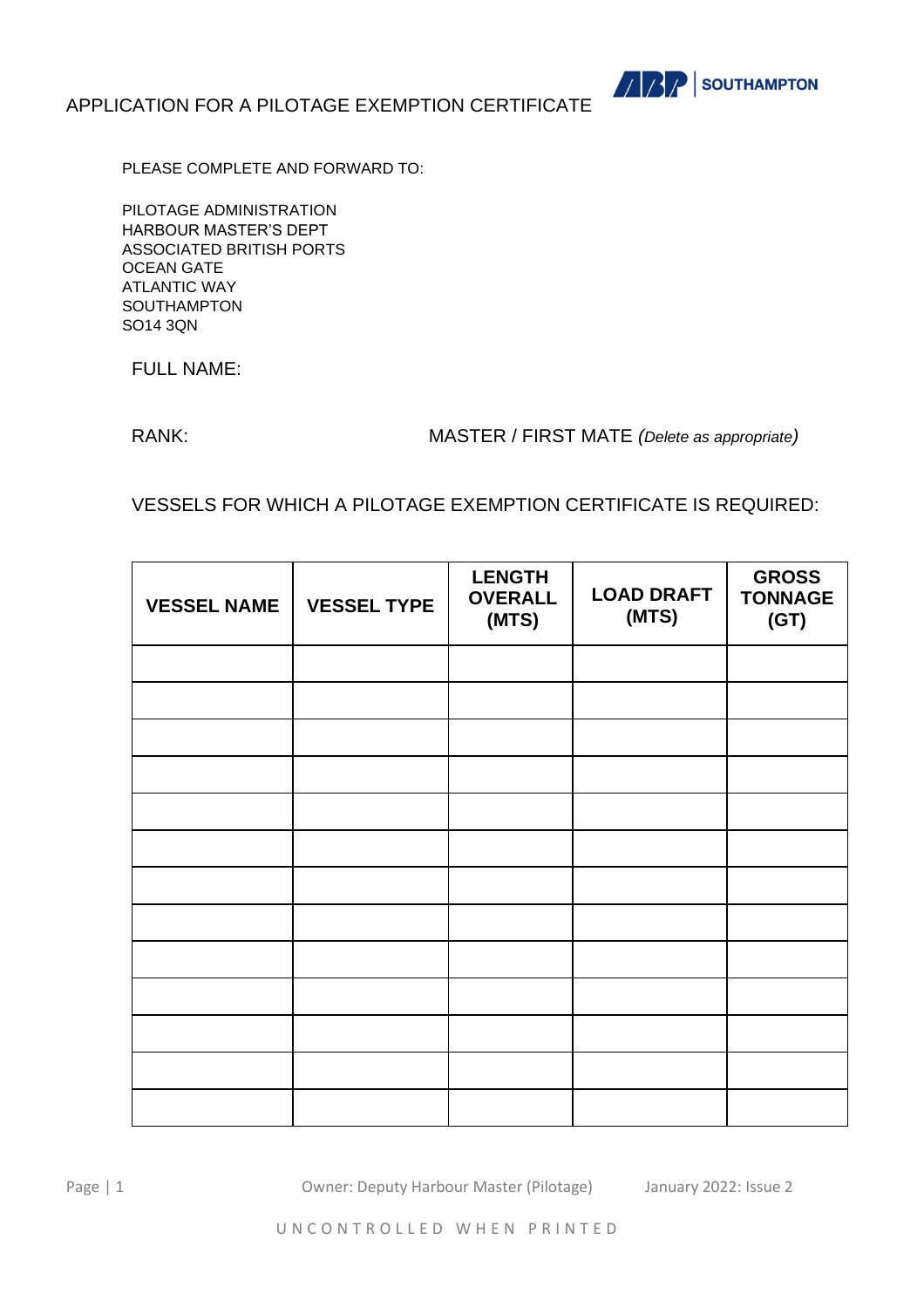

#### **PLEASE COMPLETE THE FOLLOWING IN BLOCK CAPITALS:**

I hereby submit my application for the Issue of a Pilotage Exemption Certificate (PEC)

| 1                       | <b>FULL NAME:</b>                                                                                                                           |  |   |              |                                             |
|-------------------------|---------------------------------------------------------------------------------------------------------------------------------------------|--|---|--------------|---------------------------------------------|
| $\overline{2}$          | <b>ADDRESS:</b>                                                                                                                             |  |   |              |                                             |
| $\overline{3}$          | <b>TELEPHONE NUMBER:</b><br><b>EMAIL ADDRESS:</b>                                                                                           |  |   |              |                                             |
| $\overline{\mathbf{4}}$ | DATE OF BIRTH:                                                                                                                              |  | 5 | NATIONALITY: |                                             |
| 6                       | NAME & ADDRESS OF EMPLOYER / SHIPPING COMPANY:                                                                                              |  |   |              |                                             |
| $\overline{7}$          | NAME & ADDRESS OF LOCAL AGENT:                                                                                                              |  |   |              |                                             |
| 8                       | POSITION / RANK IN WHICH PEC IS TO BE USED:<br>Master / First Mate<br>(delete as applicable)                                                |  |   |              |                                             |
| 9                       | AREA FOR WHICH A PEC IS SOUGHT<br>Full CHA Area (To Outer Limit)<br>Partial CHA Area (To Inner Limit)<br>Restricted CHA Area (Give details) |  |   |              |                                             |
| 10                      | (a) Applicants Grade of Certificate of<br>Competency:                                                                                       |  |   | Date Issued: | (b) Number of Certificate of Competency and |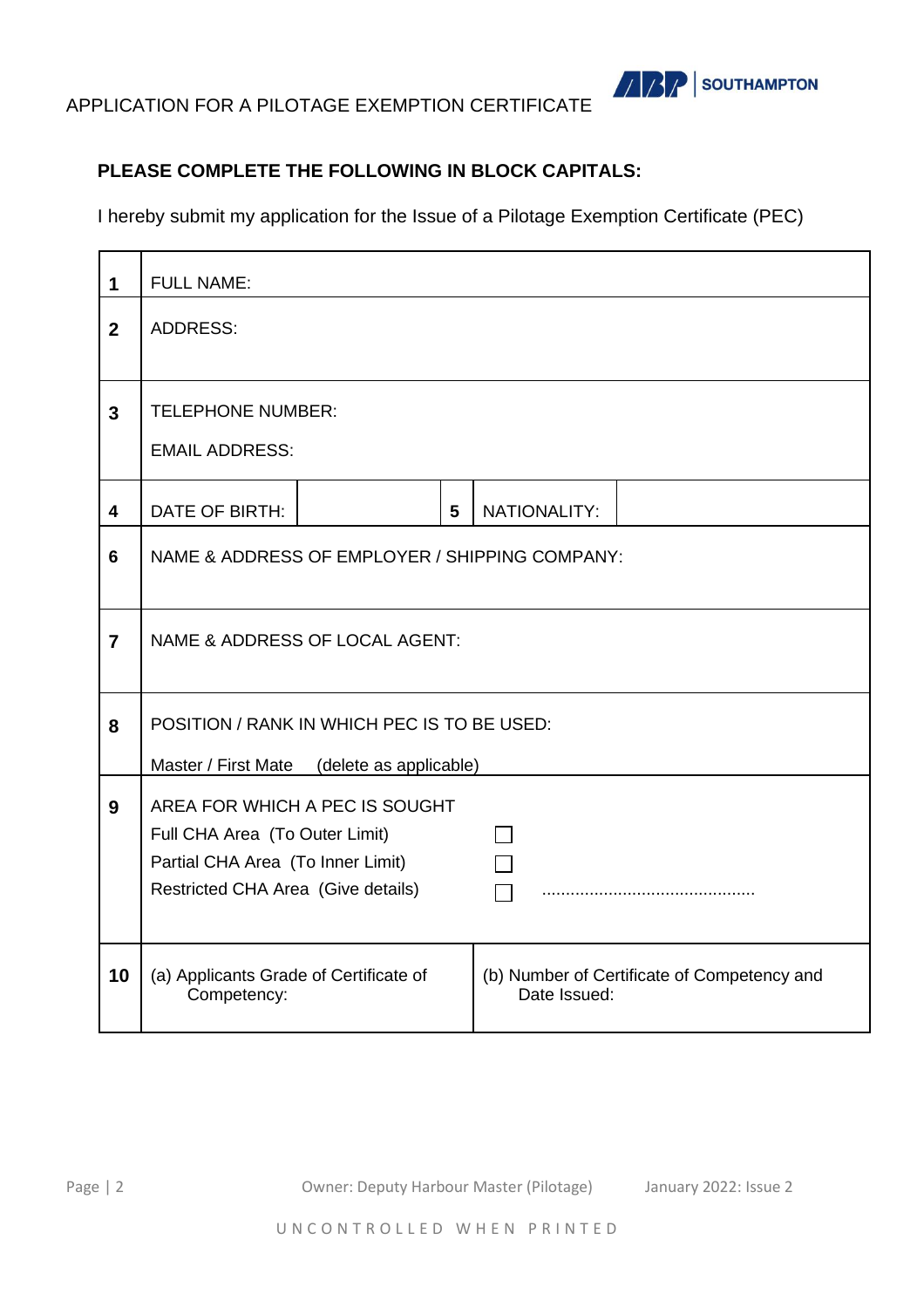

|     | Supply copy of evidence, eg  |                          | Log book entries / Pilotage Dockets<br>Employer / Master's affidavit  PEC/ Pilot assessment |  |
|-----|------------------------------|--------------------------|---------------------------------------------------------------------------------------------|--|
| (b) | Prior to the last 12 months: |                          |                                                                                             |  |
|     | <b>Number of Transits</b>    | <b>Service Contracts</b> | Previous holder of a PEC YES / NO                                                           |  |

#### **12 DECLARATION**

I hereby declare that the above information is correct and confirm the following:

### **(a) I have studied and am familiar with the following:**

| The Southampton Pilotage Directions including the areas and vessels to which |  |
|------------------------------------------------------------------------------|--|
| they apply and the syllabus for local knowledge.                             |  |
| The International Regulations for the prevention of collisions at sea.       |  |
| The Southampton VTS reporting procedures.                                    |  |
| The Southampton Harbour Bye Laws                                             |  |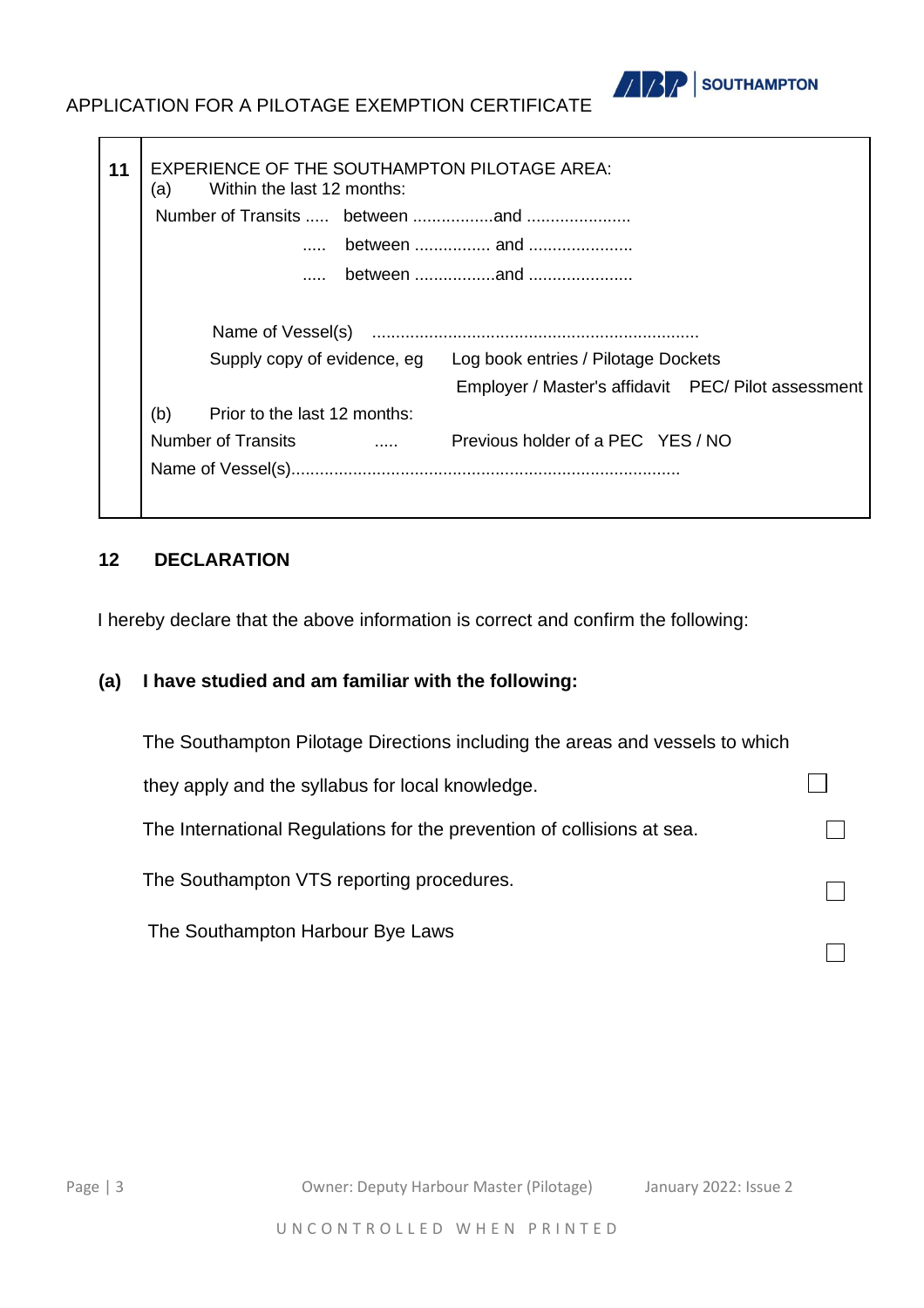

|                                               | Notices to Mariners in force for the Port of Southampton and the Dockyard Port of                                                                                                |                       |  |
|-----------------------------------------------|----------------------------------------------------------------------------------------------------------------------------------------------------------------------------------|-----------------------|--|
| Portsmouth.                                   |                                                                                                                                                                                  |                       |  |
|                                               | The Southampton Port Users Information & Navigational Guidelines.                                                                                                                |                       |  |
|                                               | The Marine Emergency Plan (SOLFIRE) for the Solent area.                                                                                                                         |                       |  |
|                                               | The Dangerous Substances in Harbour Areas Regulations 1987 (where applicable).                                                                                                   |                       |  |
| The tides in the pilotage area.               |                                                                                                                                                                                  |                       |  |
|                                               | I have studied and am familiar with the Port of Southampton's General Directions                                                                                                 |                       |  |
| standard marine vocabulary.                   | (b) I have an understanding of the English Language and knowledge of the use of                                                                                                  |                       |  |
|                                               | Evidence of Medical Fitness (ENG1 Certificate or equivalent) is enclosed.                                                                                                        |                       |  |
| sign form overleaf.)                          | I have visited the Southampton Vessel Traffic Services Centre within the last 3 months<br>and am familiar with the VTS procedures within the pilotage area. (Duty VTS Officer to |                       |  |
| Signed<br><b>NAME OF APPLICANT</b>            |                                                                                                                                                                                  |                       |  |
| NAME OF EMPLOYER /<br><b>SHIPPING COMPANY</b> |                                                                                                                                                                                  |                       |  |
| <b>VTS VISIT</b>                              |                                                                                                                                                                                  |                       |  |
| DATE OF VISIT<br><b>VERIFIED BY</b>           |                                                                                                                                                                                  | (VTS Officer)         |  |
|                                               |                                                                                                                                                                                  |                       |  |
| Page $ 4$                                     | Owner: Deputy Harbour Master (Pilotage)                                                                                                                                          | January 2022: Issue 2 |  |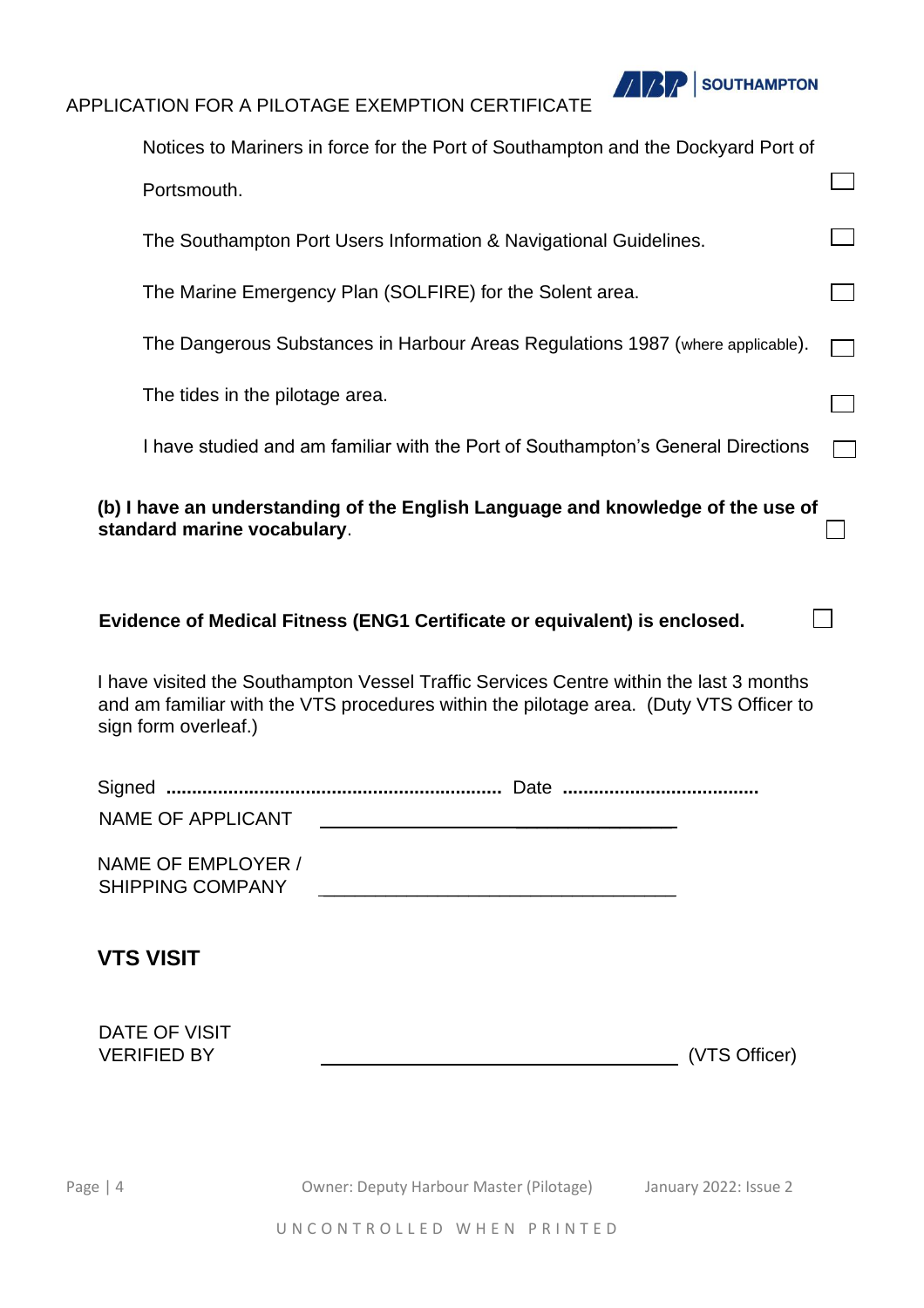

### **ASSESSMENT TRIPS**

The candidate has satisfactorily demonstrated to the assessor that he is ready to be examined

| <b>INWARD PASSAGE</b><br>SHIP / DATE  | the control of the control of the control of the control of the control of the control of |                       |
|---------------------------------------|-------------------------------------------------------------------------------------------|-----------------------|
|                                       | holder)                                                                                   | (Pilot / PEC          |
| <b>OUTWARD PASSAGE</b><br>SHIP / DATE |                                                                                           |                       |
|                                       | holder)                                                                                   | (Pilot / PEC          |
|                                       | <b>FAMILIARISATION TRIPS</b> {see Schedule 3.1a(ii)}                                      |                       |
| SHIP / DATE                           |                                                                                           | (Pilot)               |
| <b>TUG / SHIP/DATE</b>                |                                                                                           | (Tug Master)          |
| <b>EXAMINATION</b>                    |                                                                                           |                       |
| <b>EXAMINED BY</b>                    |                                                                                           | DHM / AHM             |
|                                       |                                                                                           | Pilot                 |
| PEC TO BE ISSUED / NOT TO BE ISSUED   |                                                                                           |                       |
| Page $  5$                            | Owner: Deputy Harbour Master (Pilotage)                                                   | January 2022: Issue 2 |

UNCONTROLLED WHEN PRINTED